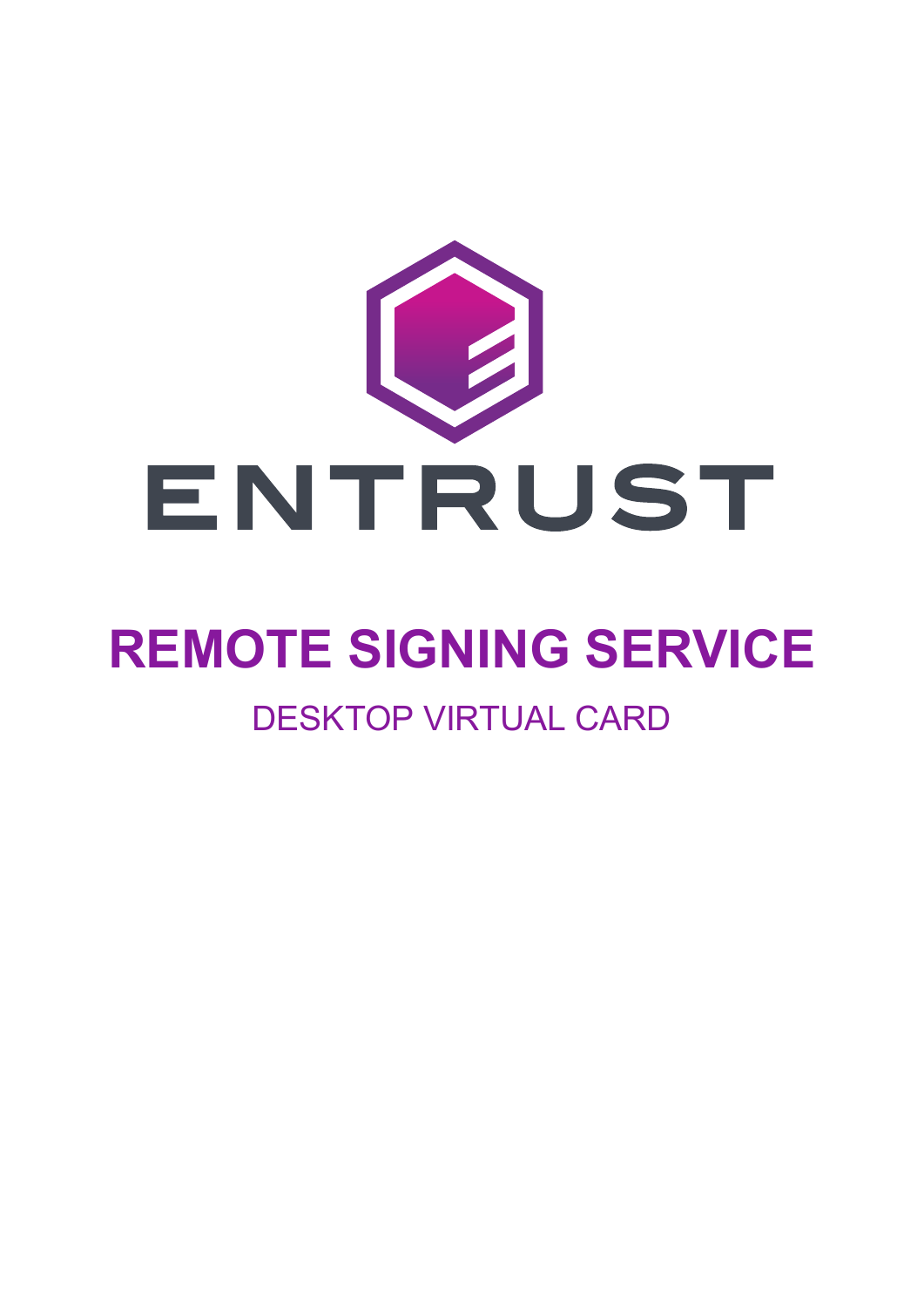

© Copyright 1999 - 2022 Entrust Corporation. All rights reserved.

Entrust and the hexagon design are trademarks, registered trademarks and/or service marks of Entrust Corporation in Canada and the United States and in other countries. All Entrust product names and logos are trademarks, registered trademarks and/or service marks of Entrust Corporation. All other company and product names and logos are trademarks, registered trademarks and/or service marks of their respective owners in certain countries.

entrust.com

**Document Reference:**RSService\_DVC

**Product Release:**2.2.0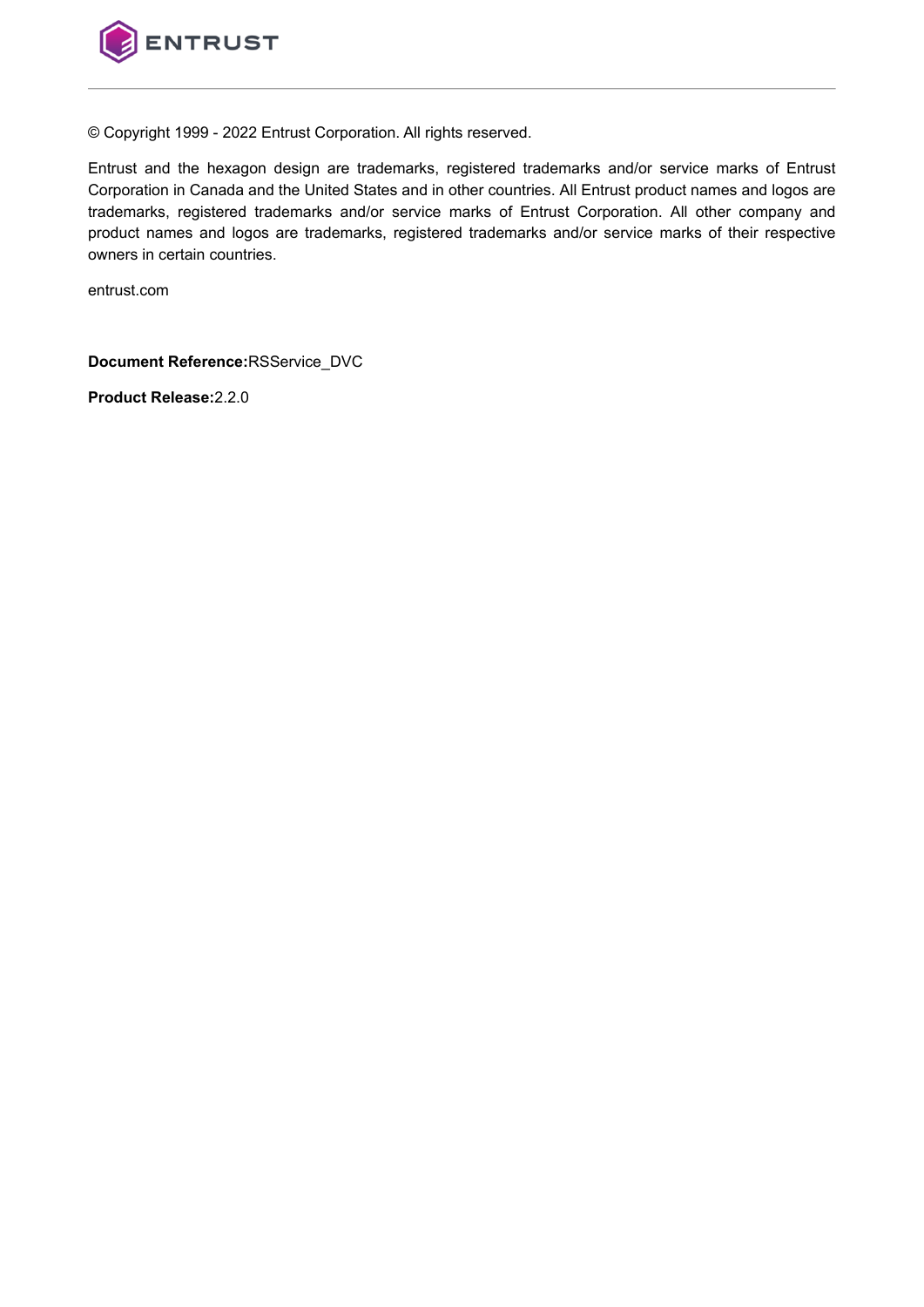

# **Contents**

| 1              |  |
|----------------|--|
| 1.1            |  |
| 1.2            |  |
| 1.3            |  |
|                |  |
| $\overline{2}$ |  |
| 2.1            |  |
| 2.2            |  |
| 2.2.1          |  |
| 2.2.2          |  |
| 2.2.3          |  |
| 3              |  |
| 3.1            |  |
| 3.1.1          |  |
| $3.2^{\circ}$  |  |
| 3.2.1          |  |
| 3.2.2          |  |
| 3.3            |  |
| 3.4            |  |
| 3.4.1          |  |
| 3.4.2          |  |
| 3.4.3          |  |
| 3.5            |  |
| 3.5.1          |  |
| 3.5.2          |  |
| 3.6            |  |
|                |  |
| 3.6.2          |  |
| 4              |  |
| 4.1            |  |
| 4.1.1          |  |
| 4.1.2          |  |
| 4.1.3          |  |
| 4.2            |  |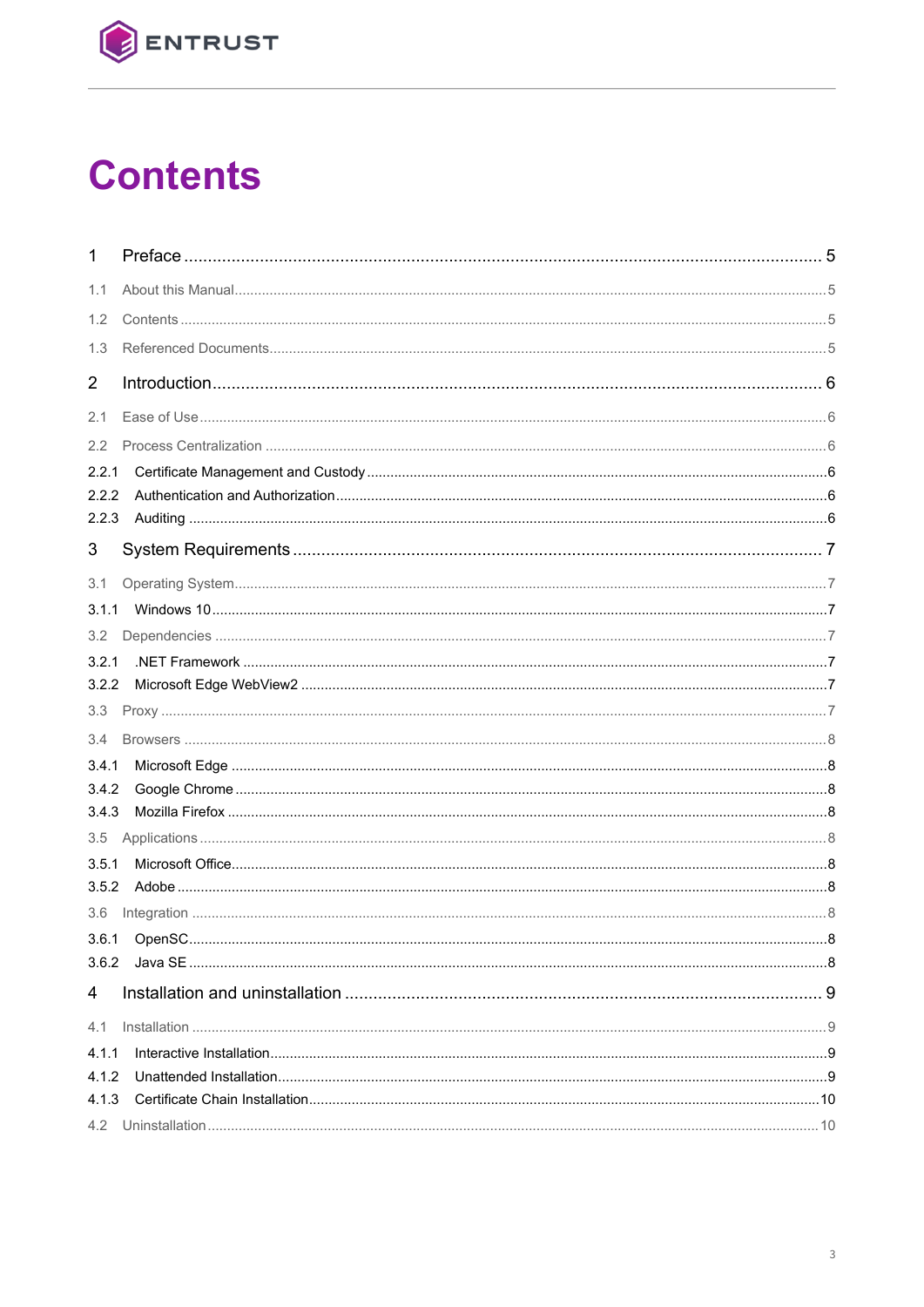

| 4.2.1 |  |
|-------|--|
| 4.2.2 |  |
| 5     |  |
| 5.1   |  |
| 5.1.1 |  |
| 5.1.2 |  |
| 5.1.3 |  |
| 5.2   |  |
| 5.2.1 |  |
| 5.2.2 |  |
| 5.2.3 |  |
| 5.2.4 |  |
| 5.3   |  |
| 5.3.1 |  |
| 5.3.2 |  |
| 5.4   |  |
| 6     |  |
| 6.1   |  |
| 6.1.1 |  |
| 6.1.2 |  |
| 6.2   |  |
| 6.2.1 |  |
| 6.2.2 |  |
| 6.3   |  |
| 6.3.1 |  |
| 6.3.2 |  |
| 6.3.3 |  |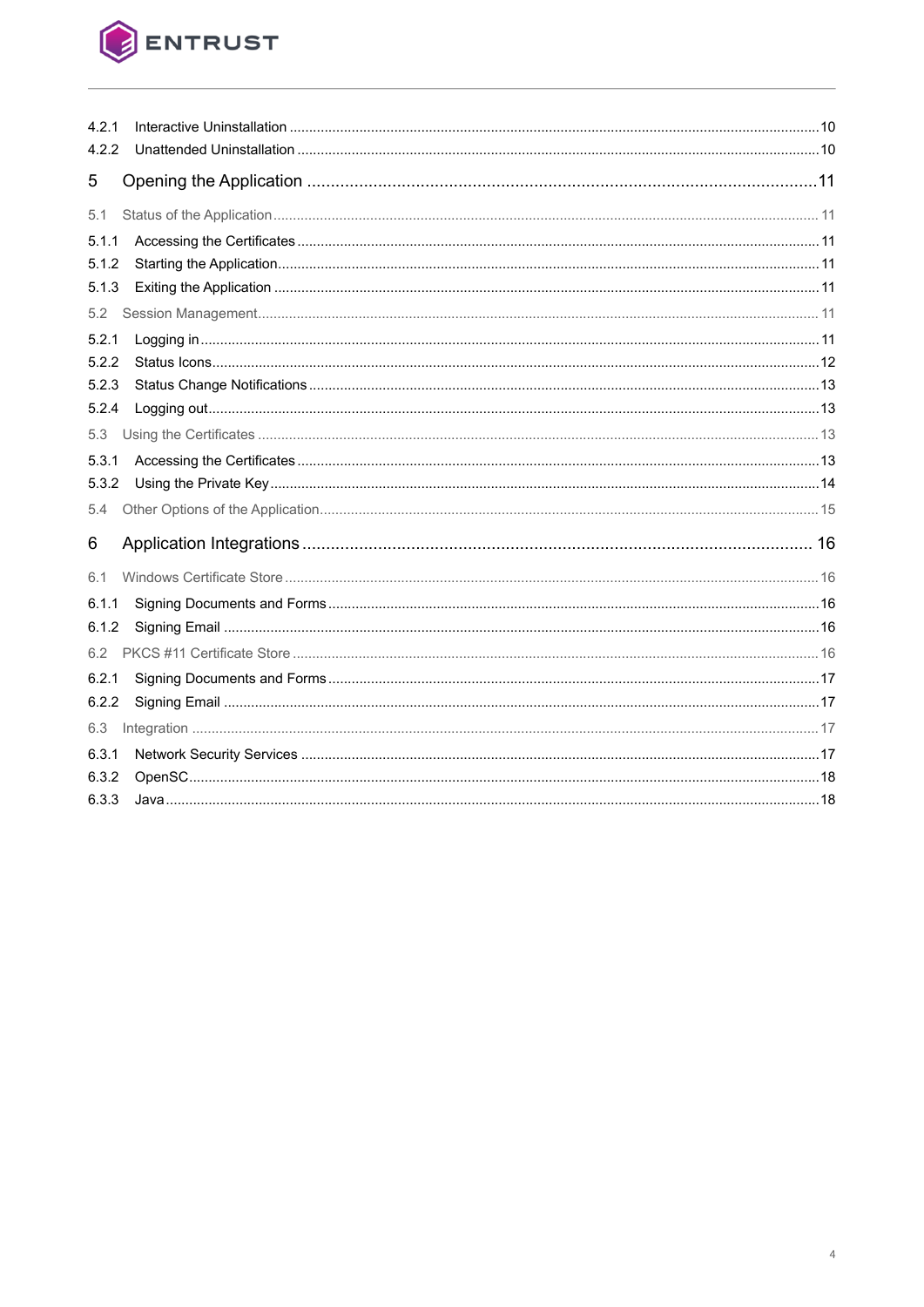

# <span id="page-4-0"></span>**1 Preface**

Welcome to the *Entrust Desktop Virtual Card* manual.

- [About this Manual](#page-4-1)
- [Contents](#page-4-2)
- [Referenced Documents](#page-4-3)

# <span id="page-4-1"></span>**1.1 About this Manual**

This document explains how to install and configure *Entrust Desktop Virtual Card*.

# <span id="page-4-2"></span>**1.2 Contents**

-

This document is structured in the following chapters:

- The [Introduction](#page-5-0) describes the main aspects of *Entrust Desktop Virtual Card*.
- [System Requirements](#page-6-0) describes the system requirements for installing *Entrust Desktop Virtual Card*.
- [Installation and Uninstallation](#page-8-0) explains how to install and uninstall *Entrust Desktop Virtual Card*.
- [Opening the Application](#page-10-0) explains how to start and use *Entrust Desktop Virtual Card*.
- [Application Integrations](#page-15-0) describes the main uses of *Entrust Desktop Virtual Card*.

# <span id="page-4-3"></span>**1.3 Referenced Documents**

Reference is made to the following documents in this manual.

<span id="page-4-4"></span>

| <b>Reference</b>       | <b>Document</b>                                                              |  |  |
|------------------------|------------------------------------------------------------------------------|--|--|
| <b>JORA PROVIDERSI</b> | Java™ Cryptography Architecture Sun Providers Documentation                  |  |  |
|                        | docs.oracle.com/javase/6/docs/technotes/guides/security/<br>SunPoviders.html |  |  |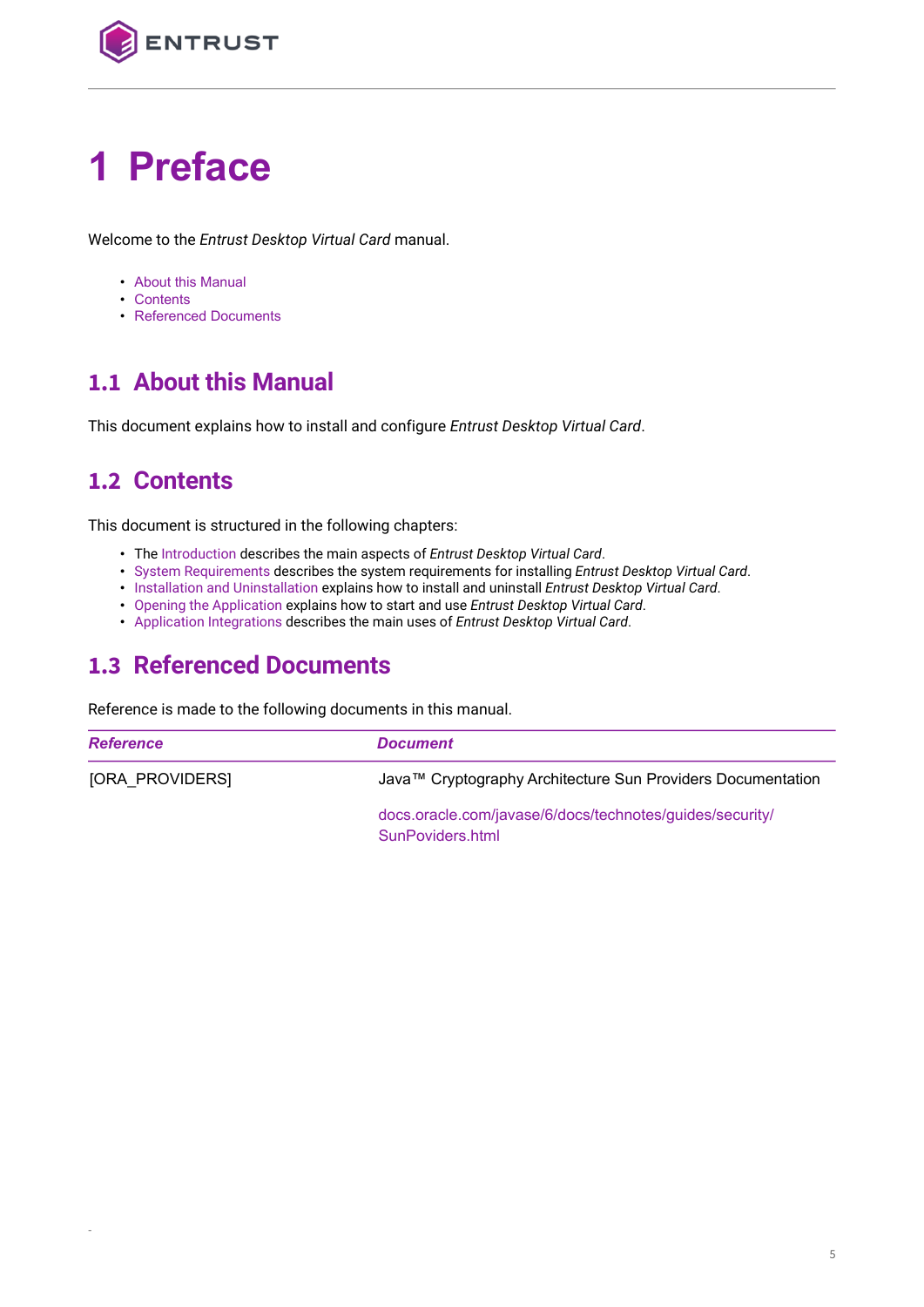

# <span id="page-5-0"></span>**2 Introduction**

*Entrust Desktop Virtual Card* allows locally accessing your remote certificates managed by the *Entrust Remote Signing Service*. Applications running on your computer can use these certificates as if they were local.

Some of the *Entrust Desktop Virtual Card* advantages are the following:

- [Ease of Use](#page-5-1)
- [Process Centralization](#page-5-2)

# <span id="page-5-1"></span>**2.1 Ease of Use**

Signature operations are executed in the same way as for certificates managed locally by Windows. *Remote Signing Service* operations are totally transparent to you.

#### <span id="page-5-2"></span>**2.2 Process Centralization**

*Entrust Desktop Virtual Card* centralizes all the processes related to the use of the certificates, such as those described below.

#### <span id="page-5-3"></span>**2.2.1 Certificate Management and Custody**

The certificate life-cycle is centralized on the *Entrust Remote Signing Service*, which makes certificate management more straightforward and effective. The process for obtaining the certificates takes place in centralized applications using the Remote Signer Service User Portal.

Certificate custody takes place on the *Entrust Remote Signing Service* with the highest level of security. This provides a more secure cryptographic infrastructure than offered by a certificate installed directly in your computer.

#### <span id="page-5-4"></span>**2.2.2 Authentication and Authorization**

So that you can access the certificates, the application provides the authentication and authorization methods provided by the *Entrust Remote Signing Service*. This way, you can authenticate in a secure manner and have exclusive control over your certificates, regardless of from where you access them.

#### <span id="page-5-5"></span>**2.2.3 Auditing**

-

Generating digital signatures on the server allows registering all users' actions centrally. This makes it easier to audit when you use your certificate using the Remote Signing Service User Portal.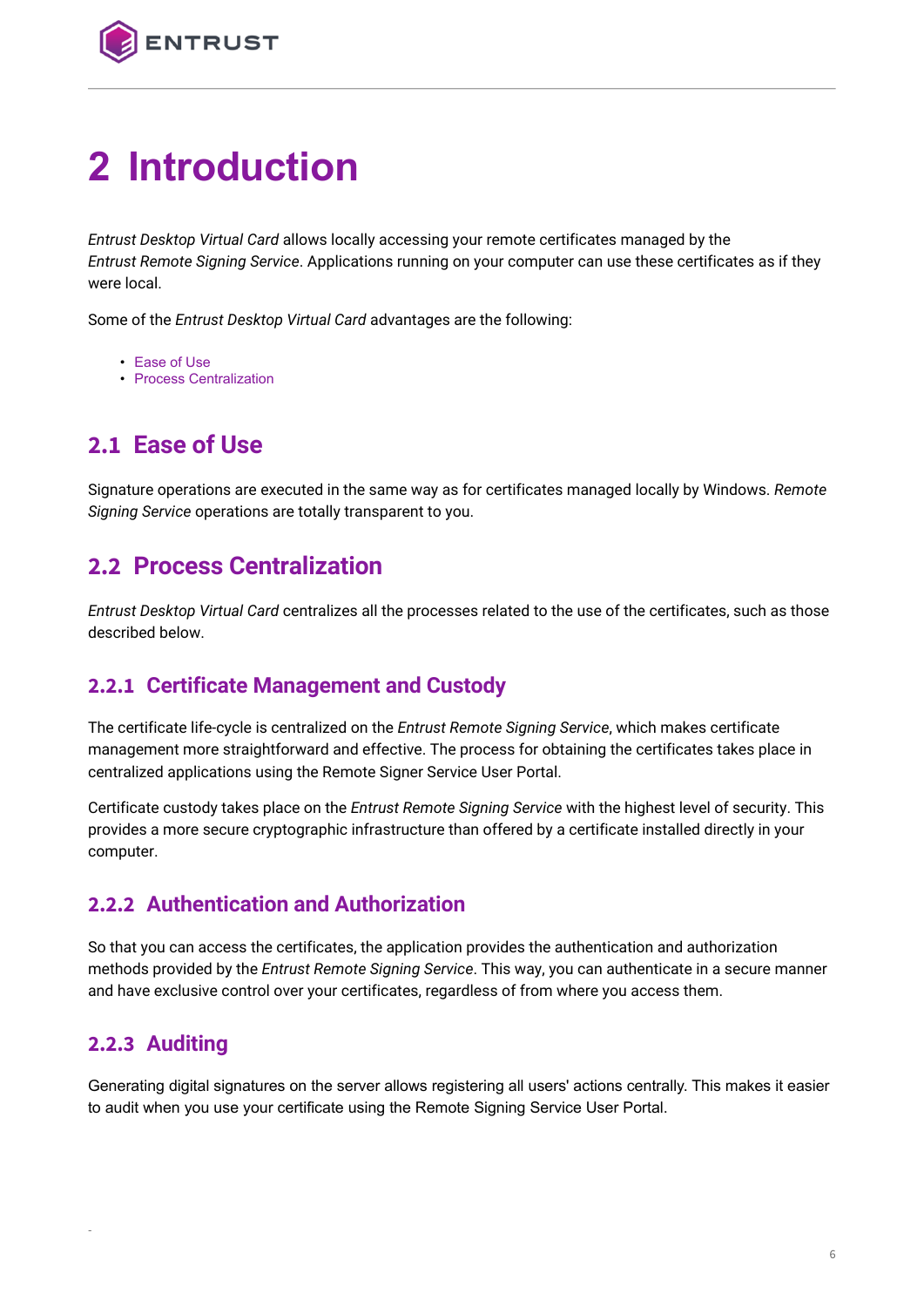

# <span id="page-6-0"></span>**3 System Requirements**

This chapter outlines the system requirements for installing and executing *Entrust Desktop Virtual Card*.

- [Operating System](#page-6-1)
- [Dependencies](#page-6-3)
- [Proxy](#page-6-6)
- [Browsers](#page-7-0)
- [Applications](#page-7-4)
- [Integration](#page-7-7)

# <span id="page-6-1"></span>**3.1 Operating System**

*Entrust Desktop Virtual Card* can be executed on the following versions of the Windows operating system.

#### <span id="page-6-2"></span>**3.1.1 Windows 10**

Windows 10 64-bit systems.

### <span id="page-6-3"></span>**3.2 Dependencies**

*Entrust Desktop Virtual Card* requires the following dependencies.

#### <span id="page-6-4"></span>**3.2.1 .NET Framework**

Version 4.6 or higher is required. Keep in mind that it comes with the standard Windows 10 installation.

#### <span id="page-6-5"></span>**3.2.2 Microsoft Edge WebView2**

The installation of the Microsoft Edge Webview2 Runtime is required. It is recommended to use the latest available update.

If the *Entrust Desktop Virtual Card* installer detects this requirement is not present in the system, it will be downloaded and installed.

#### <span id="page-6-6"></span>**3.3 Proxy**

-

*Entrust Desktop Virtual Card* supports Windows manual proxy setup for connections against the *Entrust Remote Signing Service*.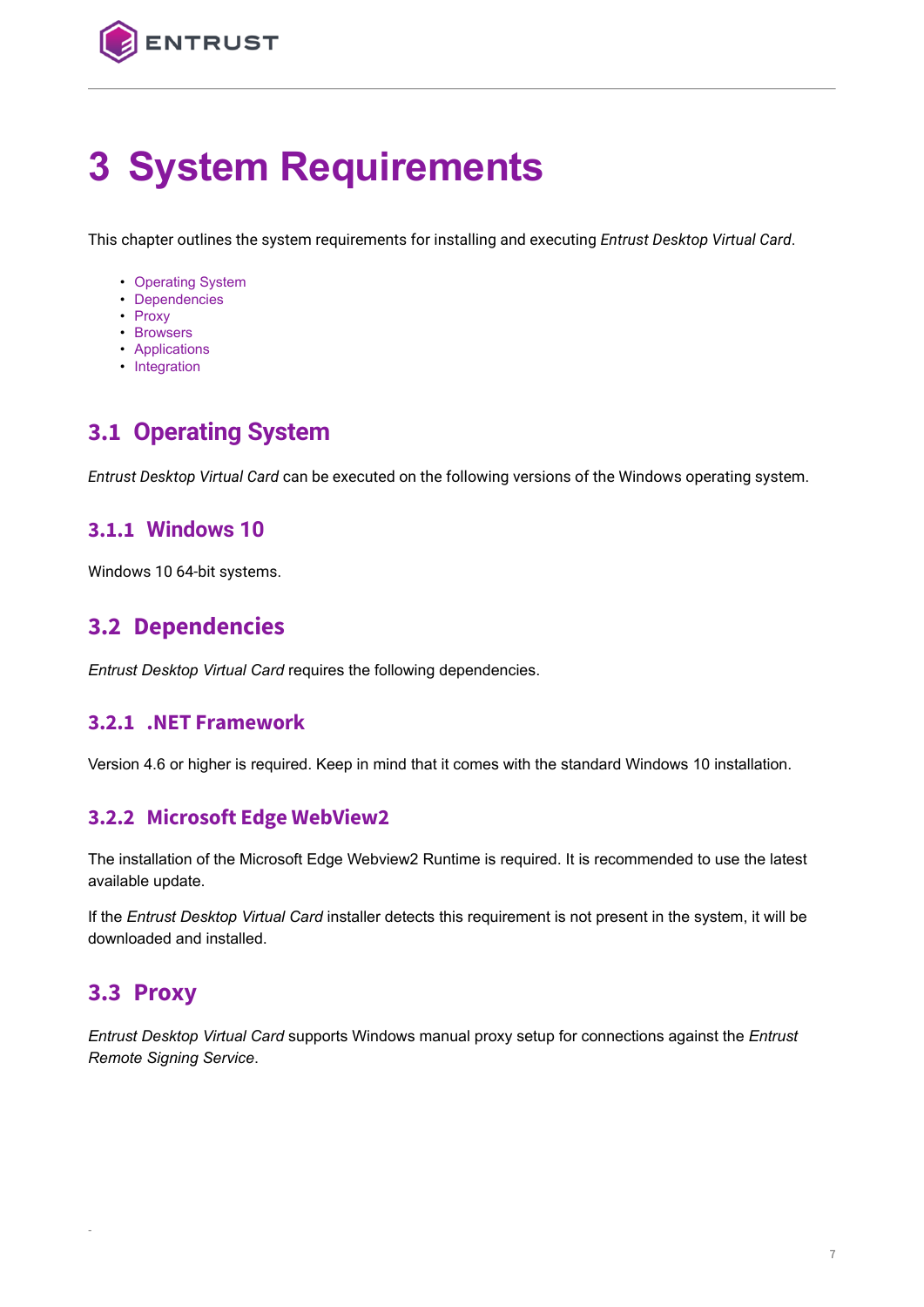

### <span id="page-7-0"></span>**3.4 Browsers**

The keys and certificates of *Entrust Desktop Virtual Card* can be used in the following browsers.

#### <span id="page-7-1"></span>**3.4.1 Microsoft Edge**

Latest versions of Microsoft Edge.

#### <span id="page-7-2"></span>**3.4.2 Google Chrome**

Latest versions of 32-bit and 64-bit Google Chrome.

#### <span id="page-7-3"></span>**3.4.3 Mozilla Firefox**

Latest versions of 32-bit and 64-bit Mozilla Firefox.

# <span id="page-7-4"></span>**3.5 Applications**

As well as the above browsers, the following applications can use the keys and certificates of *Entrust Desktop Virtual Card*.

#### <span id="page-7-5"></span>**3.5.1 Microsoft Office**

32-bit and 64-bit versions from 2007.

#### <span id="page-7-6"></span>**3.5.2 Adobe**

Versions X, XI and Adobe Reader and Adobe Acrobat DC.

#### <span id="page-7-7"></span>**3.6 Integration**

*Entrust Desktop Virtual Card* can be integrated with the following environments.

#### <span id="page-7-8"></span>**3.6.1 OpenSC**

The OpenSC library supports integrating *Entrust Desktop Virtual Card* with smart cards.

#### <span id="page-7-9"></span>**3.6.2 Java SE**

-

*Entrust Desktop Virtual Card* can be integrated with applications developed with 32-bit and 64-bit Java SE (version 6 or later). For this integration, you need the following providers:

- Sun PKCS #11 Provider
- Sun MSCAPI Provider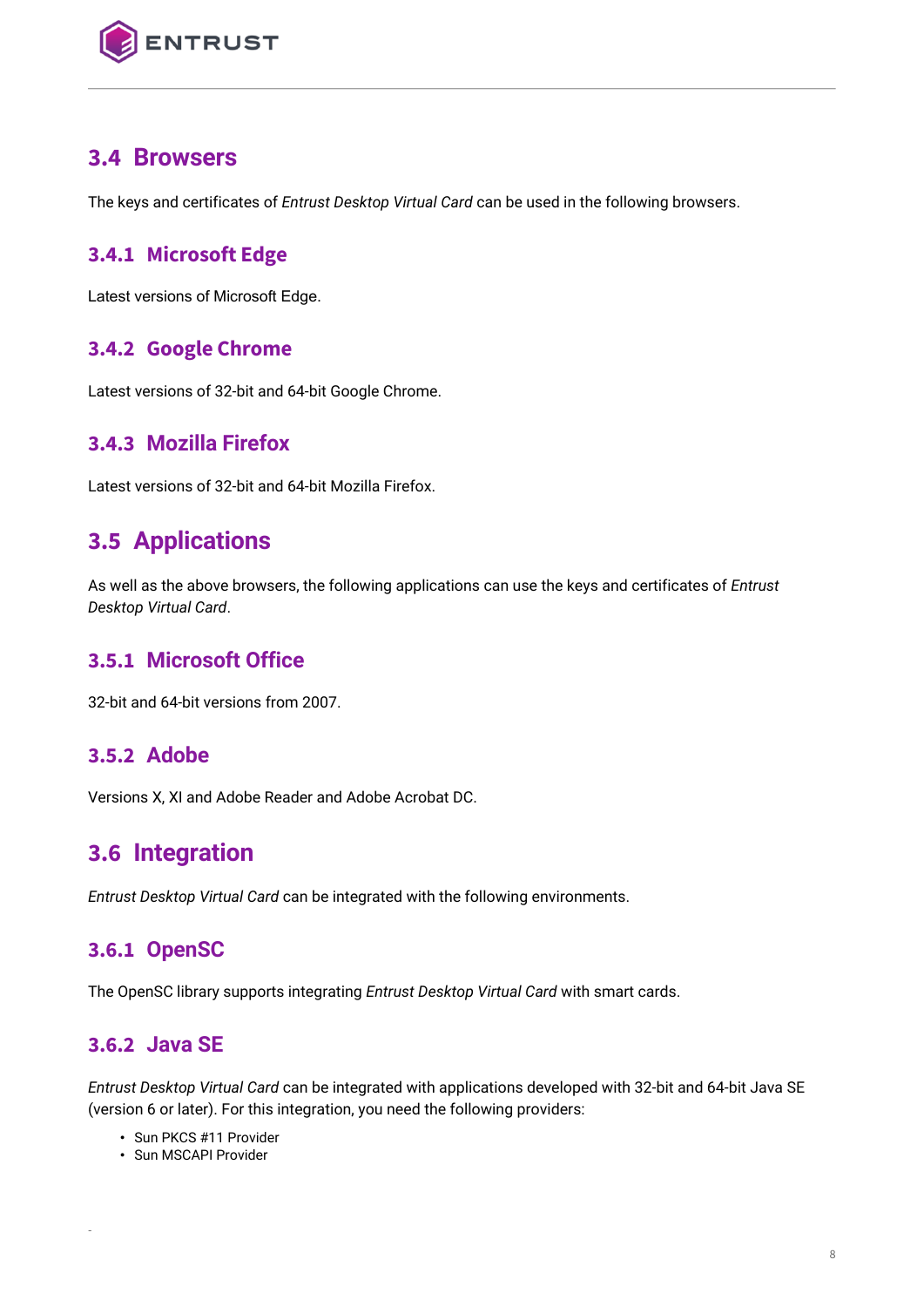

# <span id="page-8-0"></span>**4 Installation and uninstallation**

This chapter describes the modes supported for installing the *Entrust Desktop Virtual Card* application.

- [Installation](#page-8-1)
- [Uninstallation](#page-9-1)

# <span id="page-8-1"></span>**4.1 Installation**

#### <span id="page-8-2"></span>**4.1.1 Interactive Installation**

In this case, you install the application interactively in a wizard.

#### **To install in interactive mode:**

- 1. Log-in in the computer with administrator privileges.
- 2. Execute the vc.msi application installer.
- 3. In case you do not have the Microsoft Edge WebView2 dependency installed in your system, the installer will proceed with its installation.
- 4. The installer's wizard will prompt you to accept the license agreement. You must select *I accept the terms in the License Agreement* to continue.
- 5. The installer's wizard will offer you to continue with the default installation (click **Install** button) or the advanced one (click **Advanced** button).
	- a. Default installation will install the application in the destination folder <ProgramFiles>\Entrust\Desktop Virtual Card and it will install the **Run Application On Startup** feature (Run automatically the application on Windows startup).
	- b. Advanced installation will offer you to change the destination folder and to choose if you want to disable the **Run Application On Startup** feature (Run automatically the application on Windows startup).
- 6. The installer's wizard will offer you to reboot the computer before using the application if it detects any conflict during the installation.

#### <span id="page-8-3"></span>**4.1.2 Unattended Installation**

In this case, you install the application in unattended mode, i.e., without a wizard.

#### **To install in unattended mode:**

-

- 1. Log-in in the computer with administrative privileges.
- 2. Run the following command line: msiexec /i vc.msi
	- /quiet [APPLICATIONFOLDER="<path>"] [INSTALLLEVEL="<level>"]

The optional command APPLICATIONFOLDER installs the application in the <path> folder. When not used, <ProgramFiles>\Entrust\Desktop Virtual Card will be used.

The optional command INSTALLLEVEL installs the application with the **Run Application On Startup** feature (Run automatically the application on Windows startup) when defining <level> 2 or without it (<level> 1).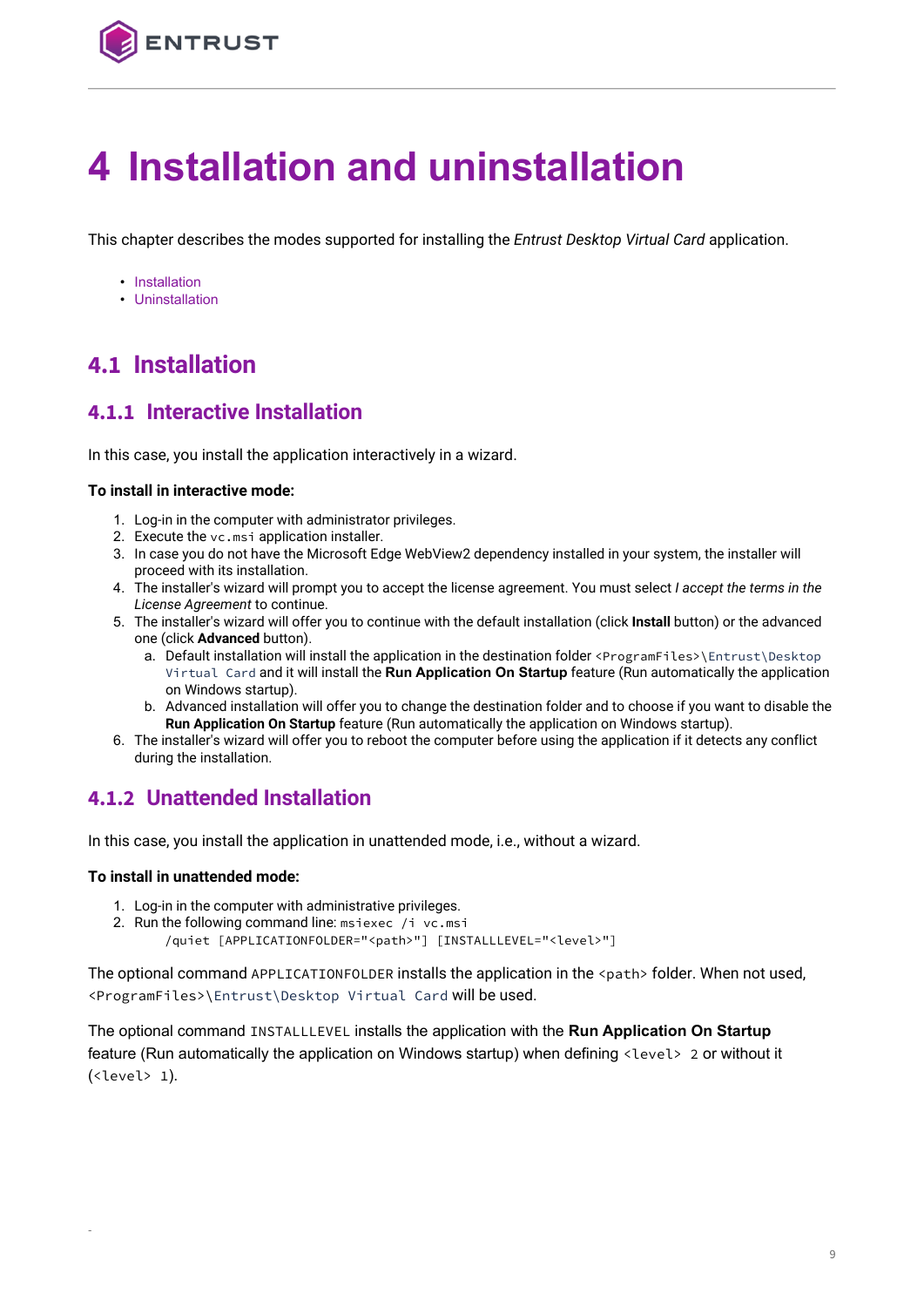

#### <span id="page-9-0"></span>**4.1.3 Certificate Chain Installation**

After installing the application and before using it, you must have in your computer both the root CA's certificate and the intermediate CA's certificates that form the certification path of the personal certificates you'll virtually have in your system through *Entrust Desktop Virtual Card* so that any application can use them properly. For example, some signing application will take advantage of this in order to include all the certificate chain in the signatures in order to simplify the verification process.

*Entrust Desktop Virtual Card* does not automatically install the certificate chain.

#### **To install the certificate chain:**

- [Download the certificates at https://www.entrust.com/resources/certificate-solutions/getting-started-with](https://www.entrust.com/resources/certificate-solutions/getting-started-with-remote-signing-getting)remote-signing-getting
- The root certificate from Entrust should be present in any updated trusted certificate store (ie., Windows, Adobe or Firefox). You can check it verifying if the downloaded one is already trusted. Otherwise, you should follow the application instructions for importing it.
- The subordinate certificate from Entrust Remote Signing Service is not included in the list of trusted CAs. Follow each application instructions for importing it as an trusted intermediate CA. For example, in the case of Windows certificate store, open the file, select to import it and indicates the **Intermediate CAs** section for that.

# <span id="page-9-1"></span>**4.2 Uninstallation**

#### <span id="page-9-2"></span>**4.2.1 Interactive Uninstallation**

#### **To uninstall in interactive mode:**

- 1. Log-in in the computer with administrative privileges.
- 2. In the Windows panel for removing programs, select **Entrust Desktop Virtual Card**.
- 3. Click **Remove** option.

#### <span id="page-9-3"></span>**4.2.2 Unattended Uninstallation**

#### **To uninstall in unattended mode:**

-

- 1. Log-in in the computer with administrative privileges.
- 2. Execute the following command: msiexec /x vc.msi /quiet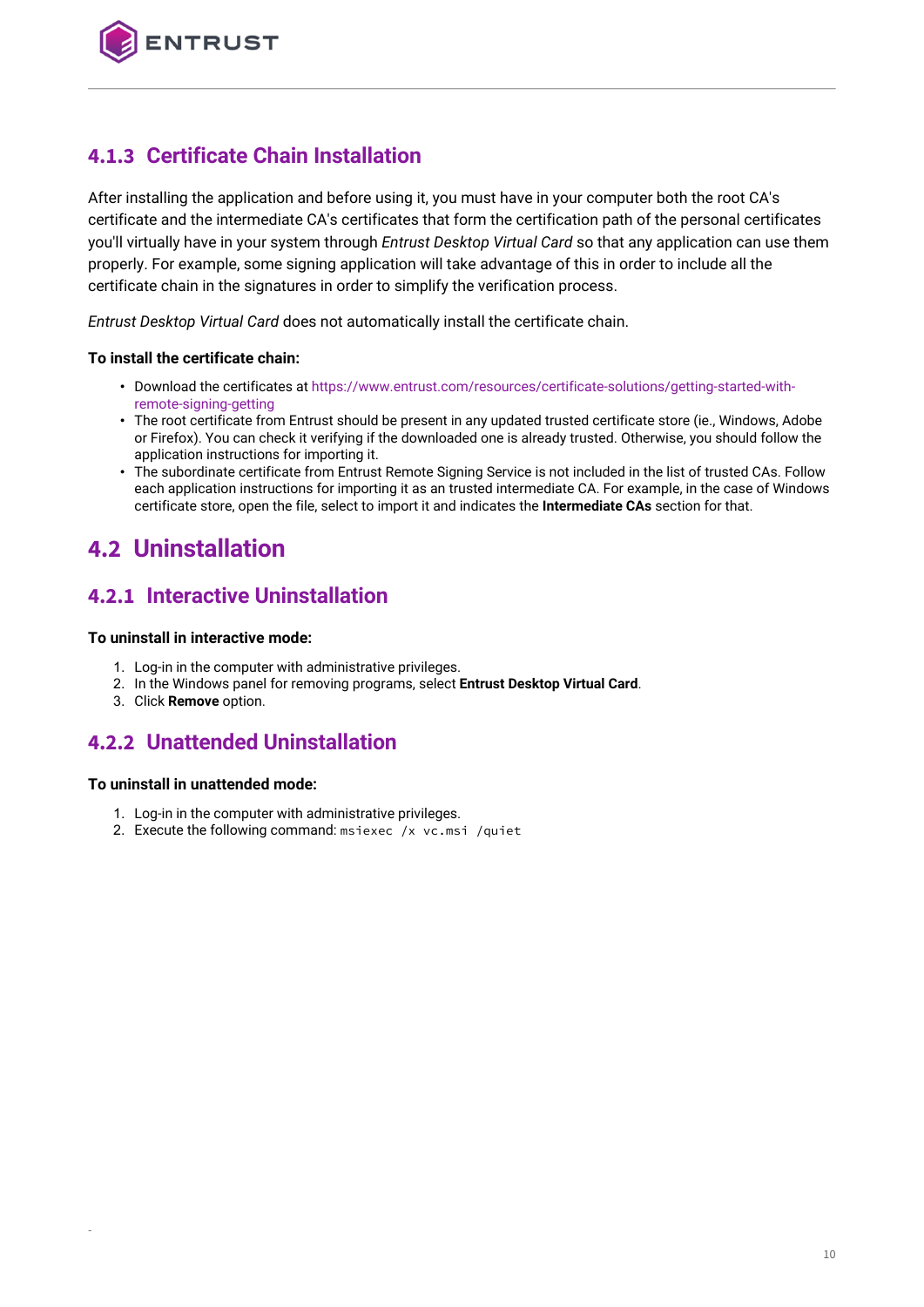

# <span id="page-10-0"></span>**5 Opening the Application**

This chapter explains how start and use the *Entrust Desktop Virtual Card* application.

- [Status of the Application](#page-10-1)
- [Session Management](#page-10-5)
- [Using the Certificates](#page-12-2)
- [Other Options of the Application](#page-14-0)

# <span id="page-10-1"></span>**5.1 Status of the Application**

#### <span id="page-10-2"></span>**5.1.1 Accessing the Certificates**

For having your RSS certificates visible as certificates on your computer, *Entrust Desktop Virtual Card* must be up and running. In addition, you must have logged in to it.

#### <span id="page-10-3"></span>**5.1.2 Starting the Application**

To start the application, in the Windows **Start** menu, click on the **Entrust Desktop Virtual Card** shortcut.

When the application is started, login is not automatically requested.

#### <span id="page-10-4"></span>**5.1.3 Exiting the Application**

To close the *Entrust Desktop Virtual Card* application, right-click on the application icon in the taskbar and select the **Exit** command. This will close your ongoing session in *Entrust Desktop Virtual Card*, and the RSS certificates will become invisible to the computer.

# <span id="page-10-5"></span>**5.2 Session Management**

#### <span id="page-10-6"></span>**5.2.1 Logging in**

-

To start a session, right-click on the application's icon in the taskbar and select the **Login** contextual command or double-click on the icon. This way, *Entrust Desktop Virtual Card* will display a login form according to the authentication options set for it by the Entrust Remote Signing Service. For example, the following one: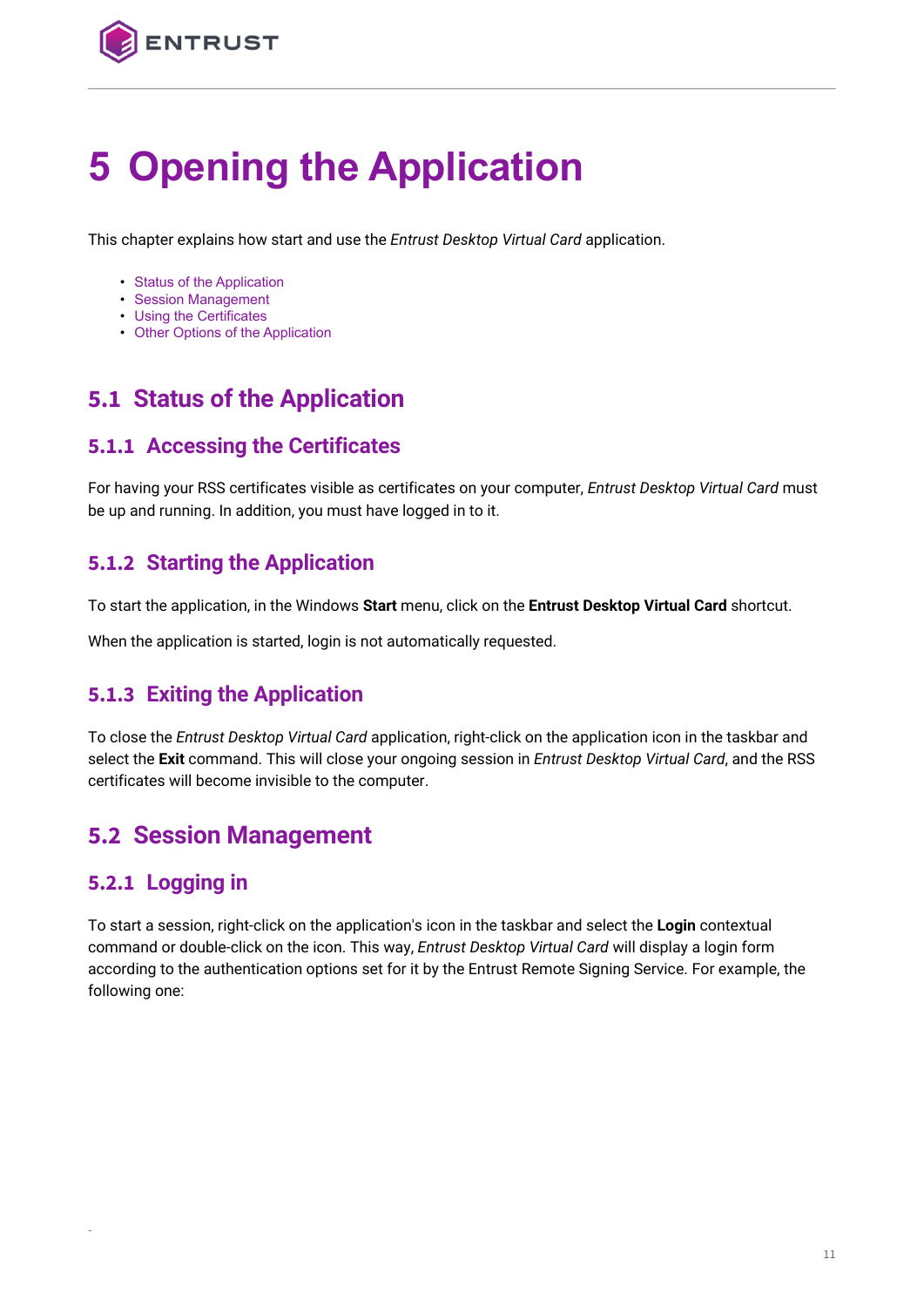

| $E$ Login |                                                  | $\Box$         | $\times$ |
|-----------|--------------------------------------------------|----------------|----------|
|           |                                                  |                |          |
|           |                                                  |                |          |
|           |                                                  |                |          |
|           | <b>REMOTE SIGNING SERVICE</b>                    |                |          |
|           | <b>ENTRUST</b>                                   |                |          |
|           |                                                  |                |          |
|           | Login                                            |                |          |
|           | Login to access Remote Signing.                  |                |          |
|           |                                                  |                |          |
|           | <b>Enter User ID</b>                             |                |          |
|           | <b>NEXT</b>                                      |                |          |
|           |                                                  |                |          |
|           | English $\sim$                                   |                |          |
|           | @ 2021 Entrust Corporation. All rights reserved. |                |          |
|           | Terms of Service Privacy Statement               | <b>ENTRUST</b> |          |

When *Entrust Desktop Virtual Card* is running, an icon is displayed in the Windows taskbar. As discussed below, both the appearance and the notifications of this icon allow easily checking the session status.

#### <span id="page-11-0"></span>**5.2.2 Status Icons**

-

The taskbar icon may display the following elements, depending on the application's status.

The *Entrust Desktop Virtual Card* application is running but there is no ongoing user session. When you hover the cursor over the icon, the following message is shown:

Desktop Virtual Card: Session closed

There is an ongoing user session. When you hover the cursor over the icon, the following message is shown:

```
Desktop Virtual Card: <user>
```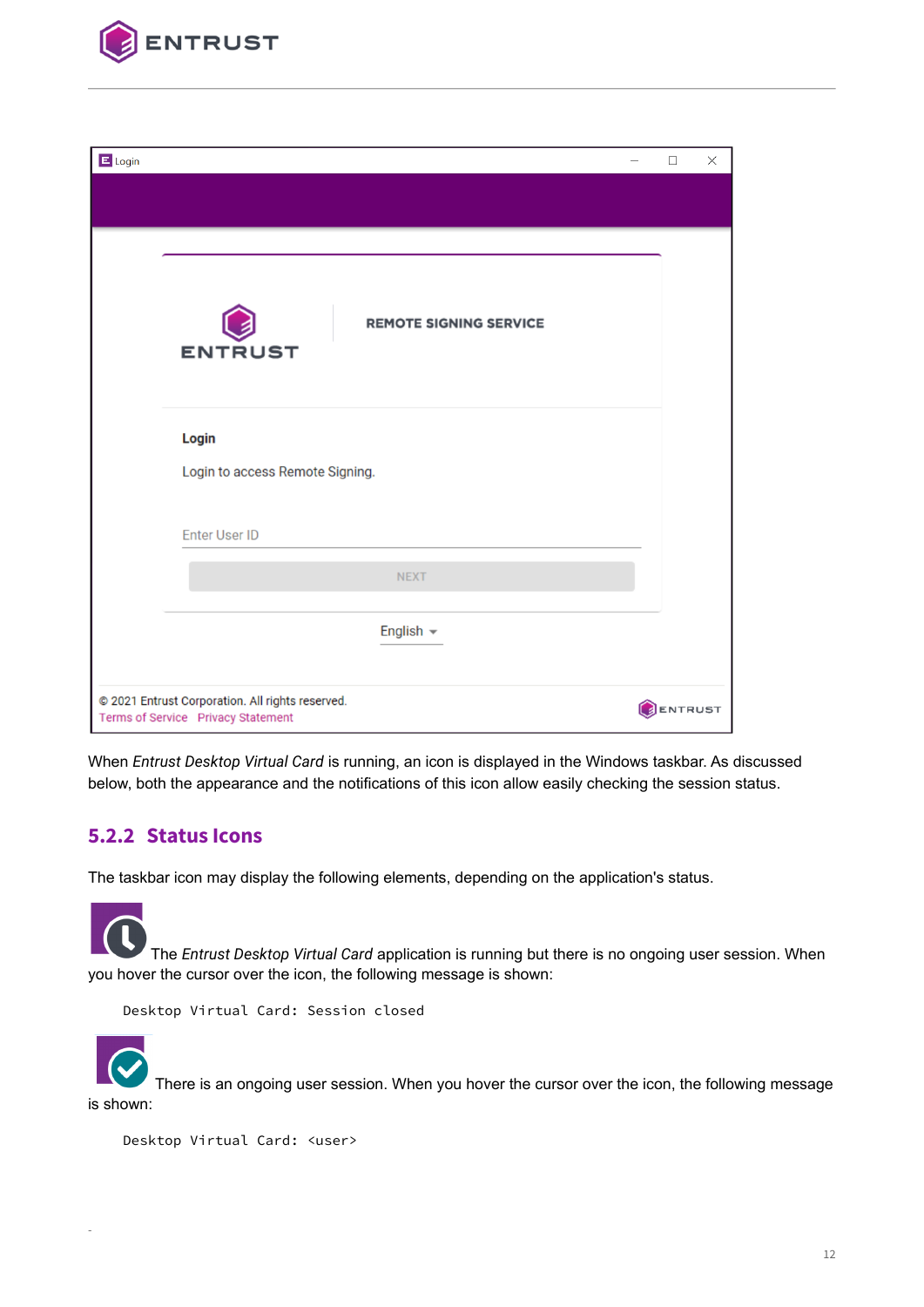

Where:

• <user> your name.

#### <span id="page-12-0"></span>**5.2.3 Status Change Notifications**

When you select the options described in this chapter, changes in the application's status are notified via the following alerts in the Windows taskbar.

#### **5.2.3.1** *Logging in*

A session is being started with the credentials entered by you.

#### **5.2.3.2** *Logged in*

The user session was successfully started.

#### **5.2.3.3** *Logged out*

The session was ended.

#### <span id="page-12-1"></span>**5.2.4 Logging out**

To log out, right-click on the icon in the taskbar (when a session is open) and select the **Log out** contextual command. After you log out, the certificates managed by *Entrust Desktop Virtual Card* are no longer available to your computer.

# <span id="page-12-2"></span>**5.3 Using the Certificates**

#### <span id="page-12-3"></span>**5.3.1 Accessing the Certificates**

Once you log in to *Entrust Desktop Virtual Card*, all your remote certificates become available to applications using the Windows certificate store.

Alternatively, some desktop applications (e.g., the Firefox browser) may require use of the PKCS #11 interface for accessing the certificates. In this case, in addition to logging in to the *Entrust Desktop Virtual Card* [application, you also need to register it in the application as a PKCS #11 device. See Application](#page-15-0)  Integrations for details on this case.

The applications that allow choosing the certificate to be used in a signature process (when there are several certificates available to your computer) also display the certificates stored in the *Remote Signing Service*. If the descriptive name of the certificate registered in Windows is used, the CN field of the subject of the certificate is displayed.

#### **Important**

-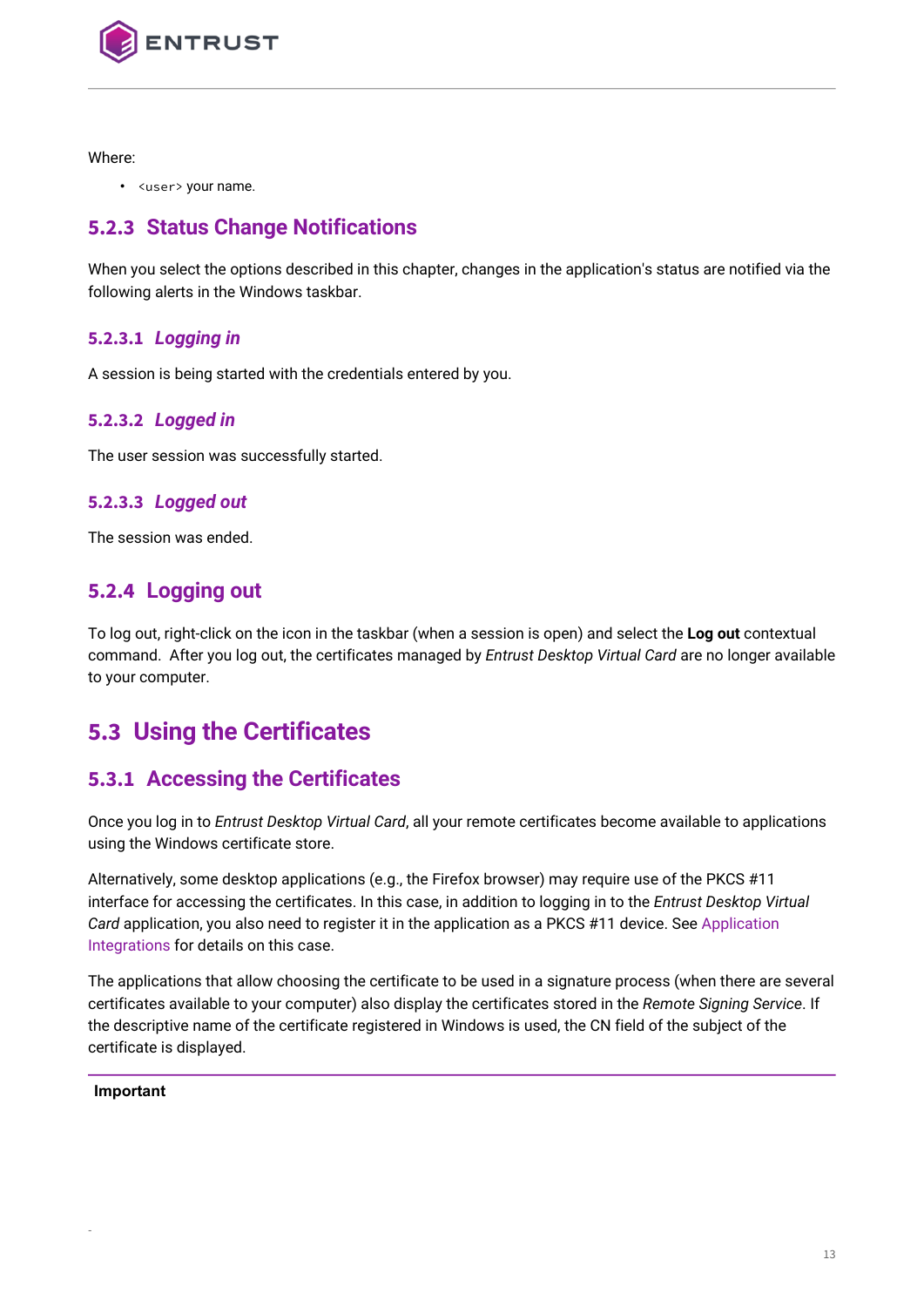

*Entrust Desktop Virtual Card* does not install the certificates included in your certificates' certification paths in your computer. Some applications may require the installation of these certificates to complete the signing process. See [Installation and Uninstallation](#page-8-0) for more details.

### <span id="page-13-0"></span>**5.3.2 Using the Private Key**

If you select to use an RSS certificate to generate a signature, *Entrust Desktop Virtual Card* will prompt you to authorize access to the corresponding private key. It will display a form to capture your consent to the signature operation and will request you to enter your credentials to authenticate this consent.



Following authorization, the signature process requested by the application is performed in the same way as if the certificate were installed in your computer or available on a cryptographic card.

#### **Note**

-

Before requesting authorization for the operation from you, if the *Entrust Desktop Virtual Card* application detects that the session has been inactive for over an hour, it automatically displays the login form and prompts you to log in again.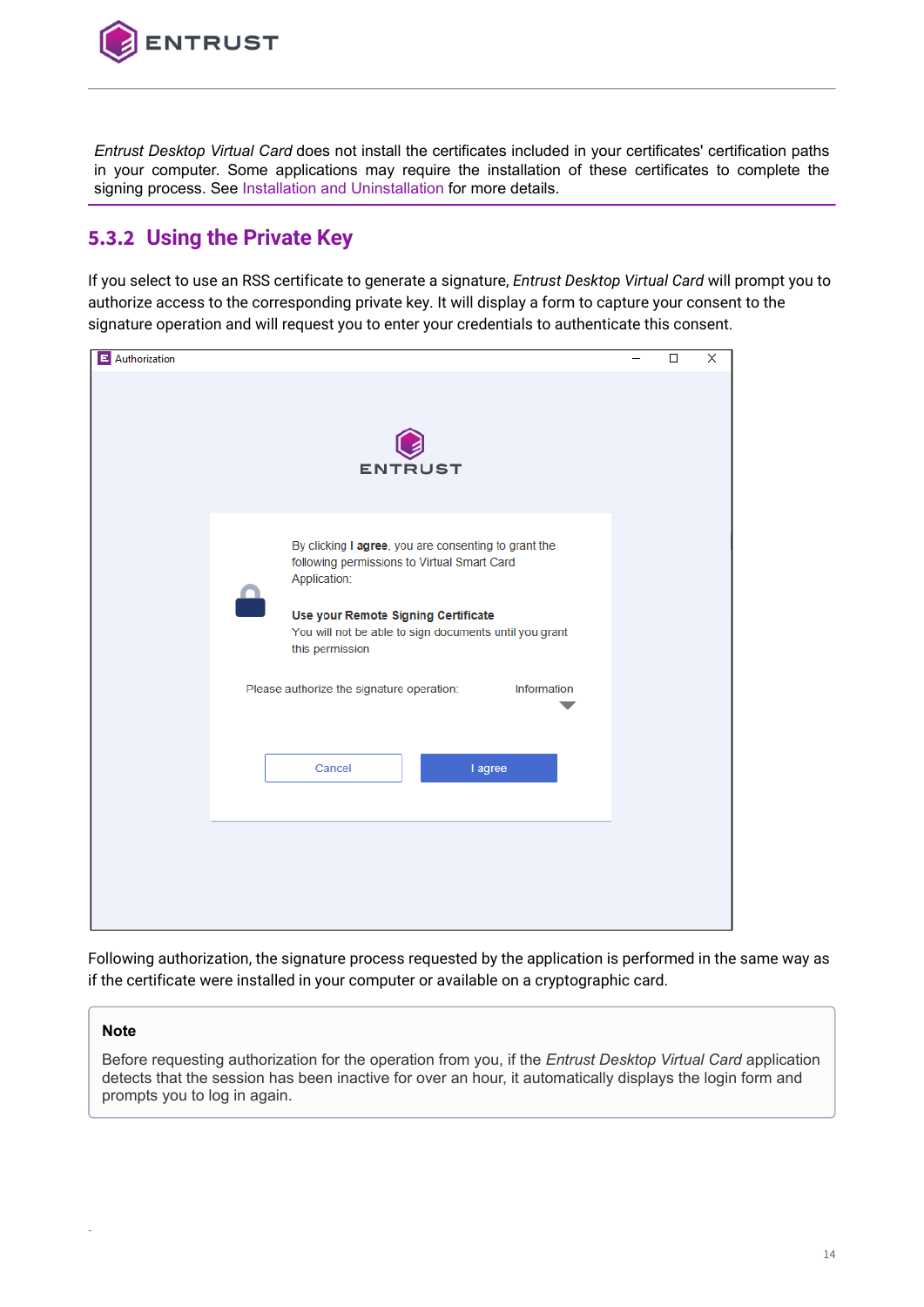

# <span id="page-14-0"></span>**5.4 Other Options of the Application**

The application allows performing other operations. In particular:

#### **To view your certificates:**

-

- 1. In the Windows taskbar, right-click on the logged-in icon.
- 2. Select the **Show Certificates** contextual command to access the **Certificates** dialog box.
- 3. In the **Certificates** dialog box, click on the certificates to browse their properties.

#### **To view the Entrust Desktop Virtual Card's version:**

- 1. In the Windows taskbar, right-click on the icon.
- 2. Select the **About** contextual command to access the view with information on the application.
- 3. In the lower bar of the view, the version of the application is displayed.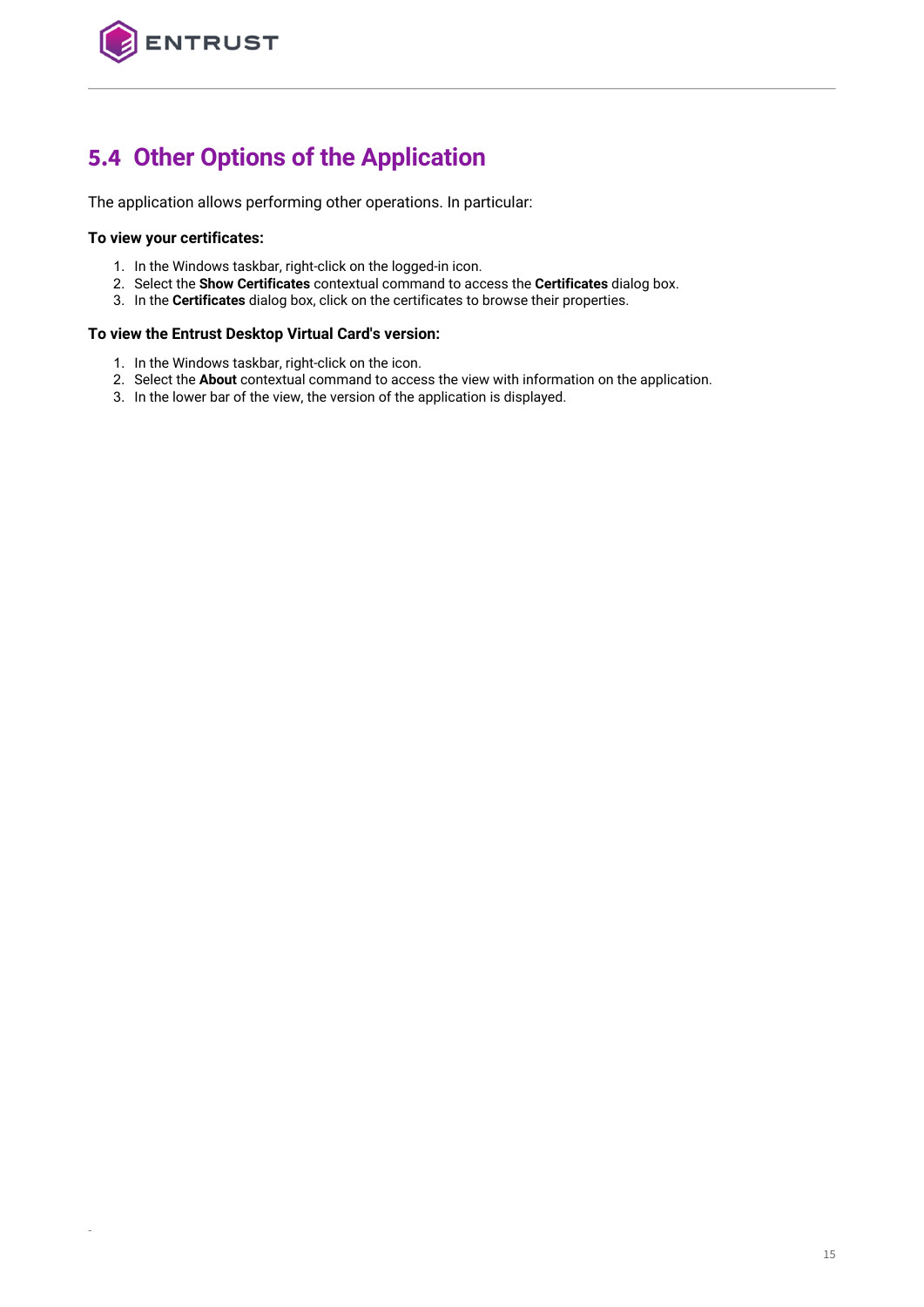

# <span id="page-15-0"></span>**6 Application Integrations**

This chapter describes the main use cases of the virtual card.

- [Windows Certificate Store](#page-15-1)
- [PKCS #11 Certificate Store](#page-15-4)
- [Integration](#page-16-2)

# <span id="page-15-1"></span>**6.1 Windows Certificate Store**

As explained in the [Introduction,](#page-5-0) after starting a session in Entrust Desktop Virtual Card, your certificates managed remotely by *Entrust Remote Signing Service* appear available as certificates of your Windows user account.

The certificates can be used by any desktop application that uses the Windows certificate store. The remote management of certificates is completely transparent. The only difference is that you are prompted for the authorization for accessing the keys by Desktop Virtual Card instead of the Windows certificate store.

#### **Important**

Certificates managed by the virtual card cannot be imported or deleted with the Windows certificate store.

See the following sections for examples of using Entrust Desktop Virtual Card with applications that have access to the Windows certificate store.

#### <span id="page-15-2"></span>**6.1.1 Signing Documents and Forms**

Signing documents with Microsoft Office (e.g., Word or Excel) or Adobe (Acrobat or Reader) tools.

Signing documents or Web forms with signature components executed in browsers such as Google Chrome or Edge.

#### <span id="page-15-3"></span>**6.1.2 Signing Email**

-

Signing emails with client applications such as Microsoft Outlook.

# <span id="page-15-4"></span>**6.2 PKCS #11 Certificate Store**

Applications without access to the Windows keystore can access your certificates with the PKCS #11 client provided with *Entrust Desktop Virtual Card*.

When you configure the application, specify the path of the p11rss.dll library.

- 32-bit applications: C:\Windows\SysWOW64\p11rss.dll
- 64-bit applications: C:\Windows\System32\p11rss.dll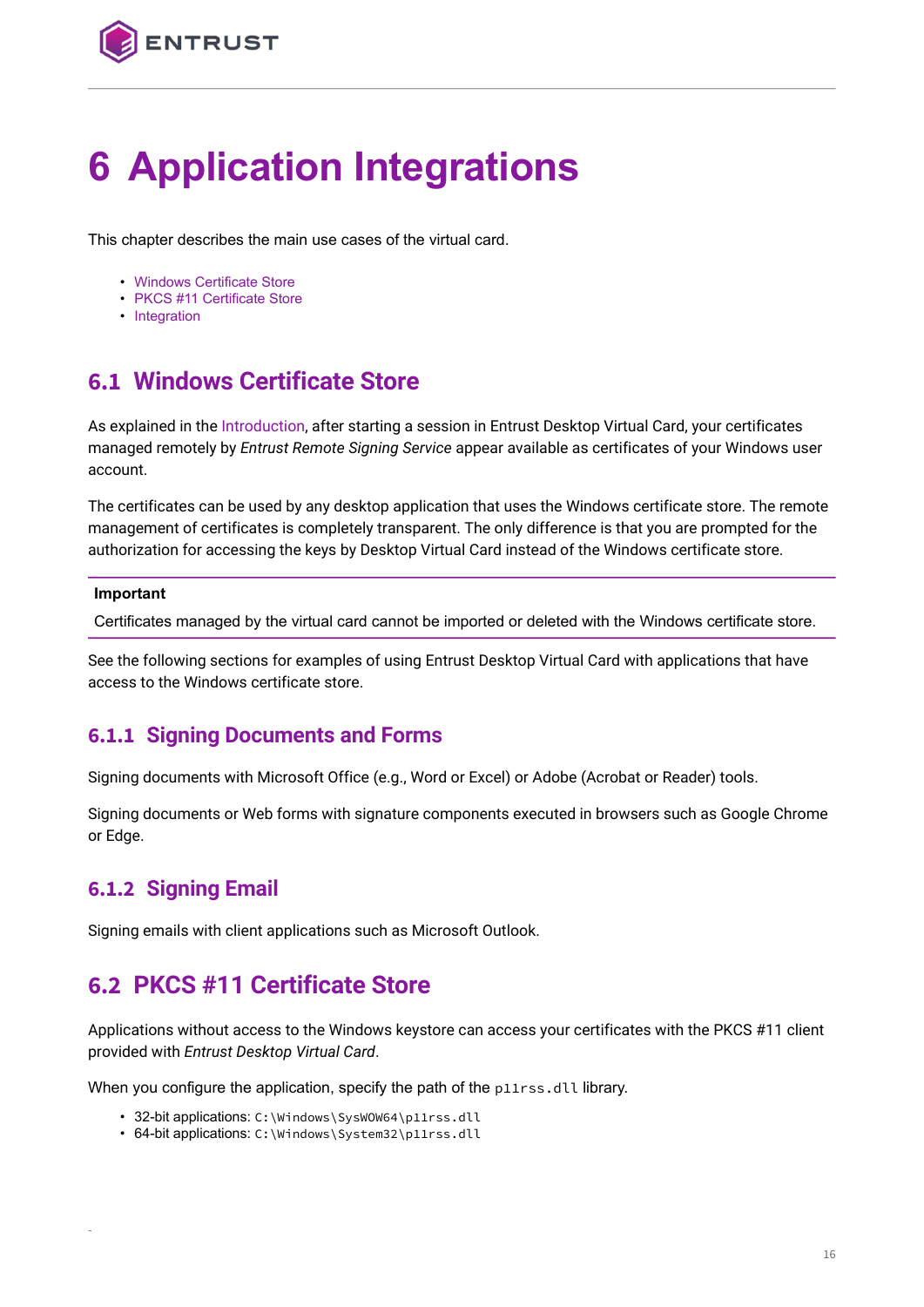

The following sections illustrate examples of using the PKCS #11 client.

#### <span id="page-16-0"></span>**6.2.1 Signing Documents and Forms**

Signing documents and Web forms with signature components executed in browsers such as Mozilla Firefox.

#### <span id="page-16-1"></span>**6.2.2 Signing Email**

Signing emails with client applications such as Mozilla Thunderbird.

#### **Important**

Certificates managed by the virtual card cannot be imported or deleted with the browser.

### <span id="page-16-2"></span>**6.3 Integration**

Certificates managed by the virtual card can be used by applications with interfaces such as the following:

#### <span id="page-16-3"></span>**6.3.1 Network Security Services**

The virtual card integrates with the [Network Security Services \(NSS\) cryptographic libraries.](https://developer.mozilla.org/en-US/docs/Mozilla/Projects/NSS) To do this, in applications that use these libraries, the virtual card can be registered as a PKCS #11 device.

Integration with NSS supports registering the virtual card as a security device of Mozilla applications (e.g., Firefox, Thunderbird). This means that through these application you can use the certificates on the virtual card.

#### **To register the virtual card as a Firefox device:**

- 1. In the Firefox browser, select the **Settings** to access the configuration box.
- 2. In the configuration menu, click on the **Privacy & Security** icon.
- 3. In the **Security > Certificates** option, click on the **Security Devices** button to access the cryptographic device administrator.
- 4. In the device administrator, click on **Load** to add a device with the properties described below.

#### **6.3.1.1 Module Name**

Name of the new security device (e.g., DesktopCard).

#### **Important**

-

Owing to browser limitations, it is advisable not to leave any blank spaces in the module name.

#### **6.3.1.2 Module Filename**

Provide the path of the installed p11rss.dll [library \(32 or 64 bits\) as explained in](#page-15-4) PKCS #11 Certificate **Store**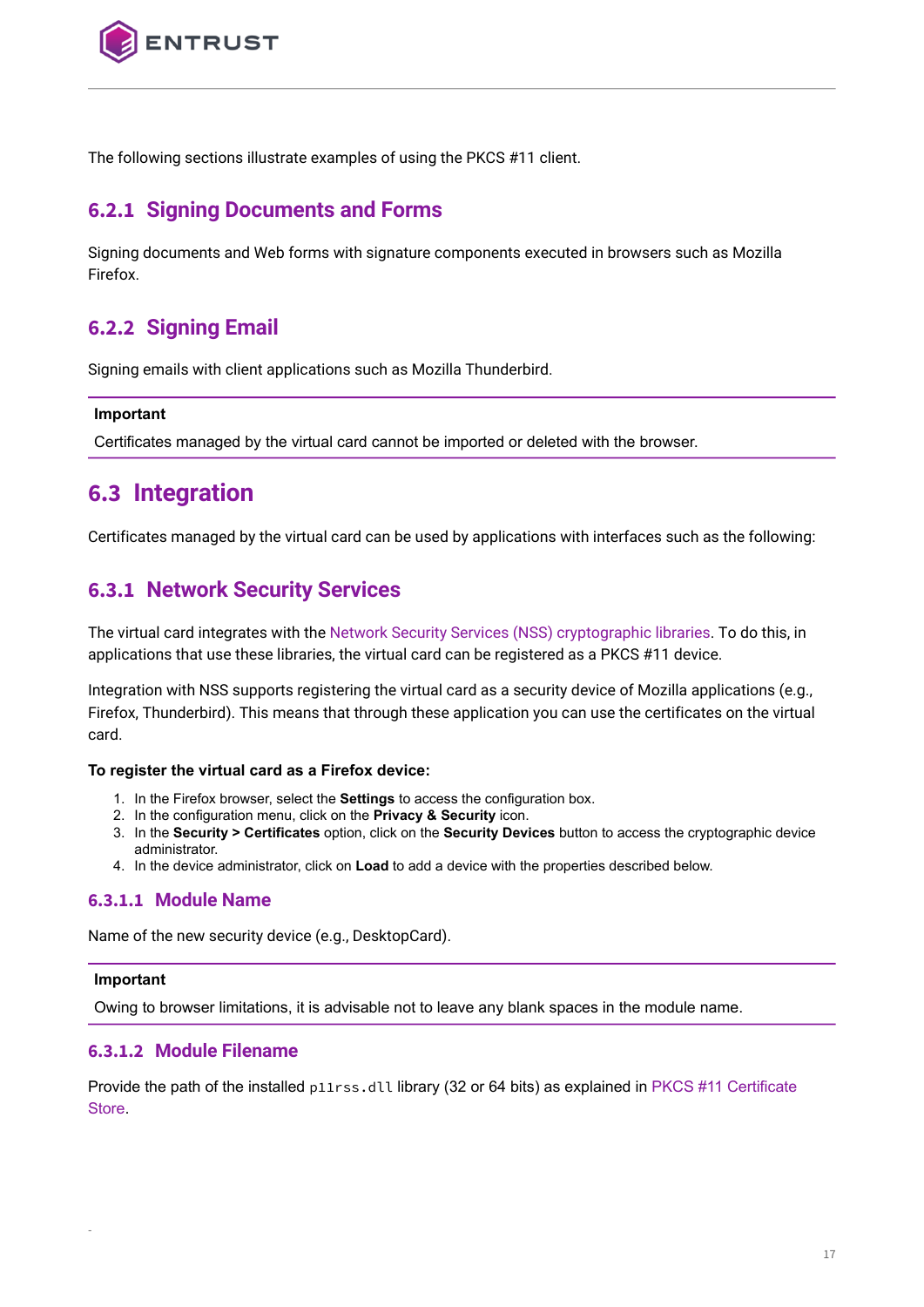

#### <span id="page-17-0"></span>**6.3.2 OpenSC**

The virtual card integrates with the OpenSC cryptographic libraries. In applications that use these libraries, the virtual card can be registered as a PKCS #11 device. For example, the following command line generates a key pair via the PKCS #11 interface of the virtual card:

```
pkcs11-tool.exe --module "C:\Windows\SysWOW64\p11rss.dll" -l -k --key-type rsa:1024
```
Note that the --module command argument is the path of the p11rss.dll library.

#### **Note**

OpenSC's engine\_pkcs11 supports integrating the virtual card with OpenSSL.

#### <span id="page-17-1"></span>**6.3.3 Java**

The virtual card can be integrated with applications developed with Java SE (version 6 or later), e.g., desktop applications. For this integration, the following cryptographic providers must be used that allow access to the virtual card via PKCS #11 or the Windows store (see [\[ORA\\_PROVIDERS\]](#page-4-4) for a description of the cryptography providers):

- SunPKCS11
- SunMSCAPI

-